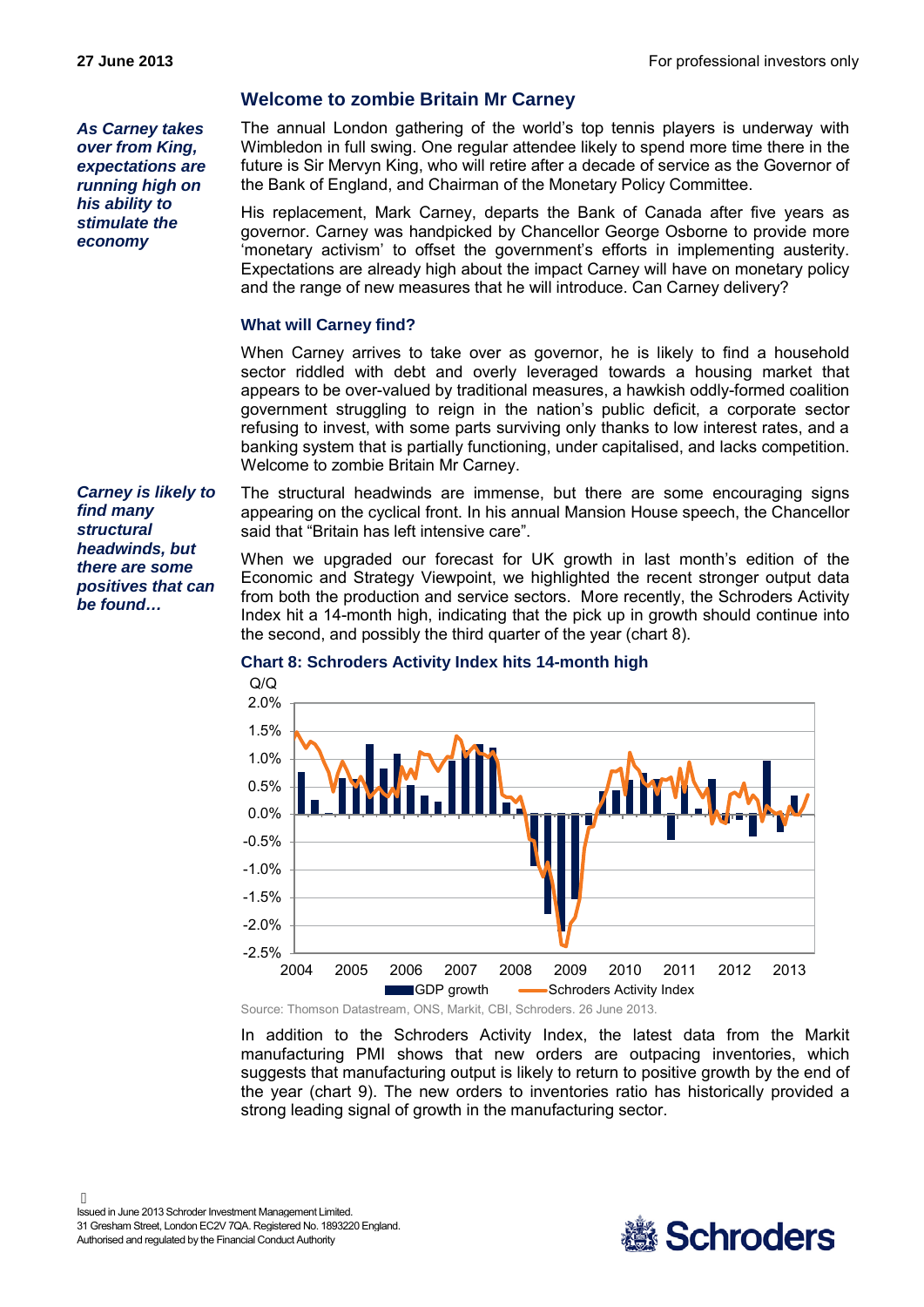*…for example, new orders are outstripping inventories, suggesting factory output should rise…*

# **Chart 9: New orders outpacing inventories**



**PMI: New orders - inventories (5 month lead and standardised) <b>-** Manufacturing output Source: Thomson Datastream, ONS, Markit, Schroders. 26 June 2013.

Elsewhere in the economy, the performance of the labour market continues to hold up, despite the weak productivity gains. The economy added 92,000 jobs in the three months to April, while the unemployment rate remains steady at 7.8% - down from 8.1% a year earlier.

### **Green shoots in the housing market?**

One part of the economy which is showing promise is the housing market. The government has decided to focus its efforts on r estarting activity in the housing market in the hope that it will boost the wider economy. The Funding for Lending scheme has been successful in helping to reduce mortgage rates, while the forthcoming 'Help to Buy' schemes aimed at bridging the capital shortfall for potential home buyers, should come online over the next year.

*…meanwhile, the housing market appears to be turning up thanks to government measures and lower rates.*

The falls in mortgage rates and emphasis on boosting housing activity appears to be working. The Council for Mortgage Lenders reports that gross lending increased to £14.7bn in May – its highest level since October 2008, and represents a 16.8% rise compared to May 2012.

The Royal Institute of Chartered Surveyers (RICS) also reports increased activity. New buyer enquiries are at their highest level since October 2009, while the RICS survey of pricing (change rather than level) is at its highest point since June 2010.

In analysing the progress made in the recovery in national house prices since the 2008/09 financial crisis, we find varying results depending on which survey we use, and whether it is a survey of transaction prices or asking prices. However, the trend in growth is more evident. Chart 10 shows the range of results from survey evidence available including the official ONS data. There is little doubt that prices nationally are rising at a robust pace, and rising at an even faster pace in the Southeast of England.

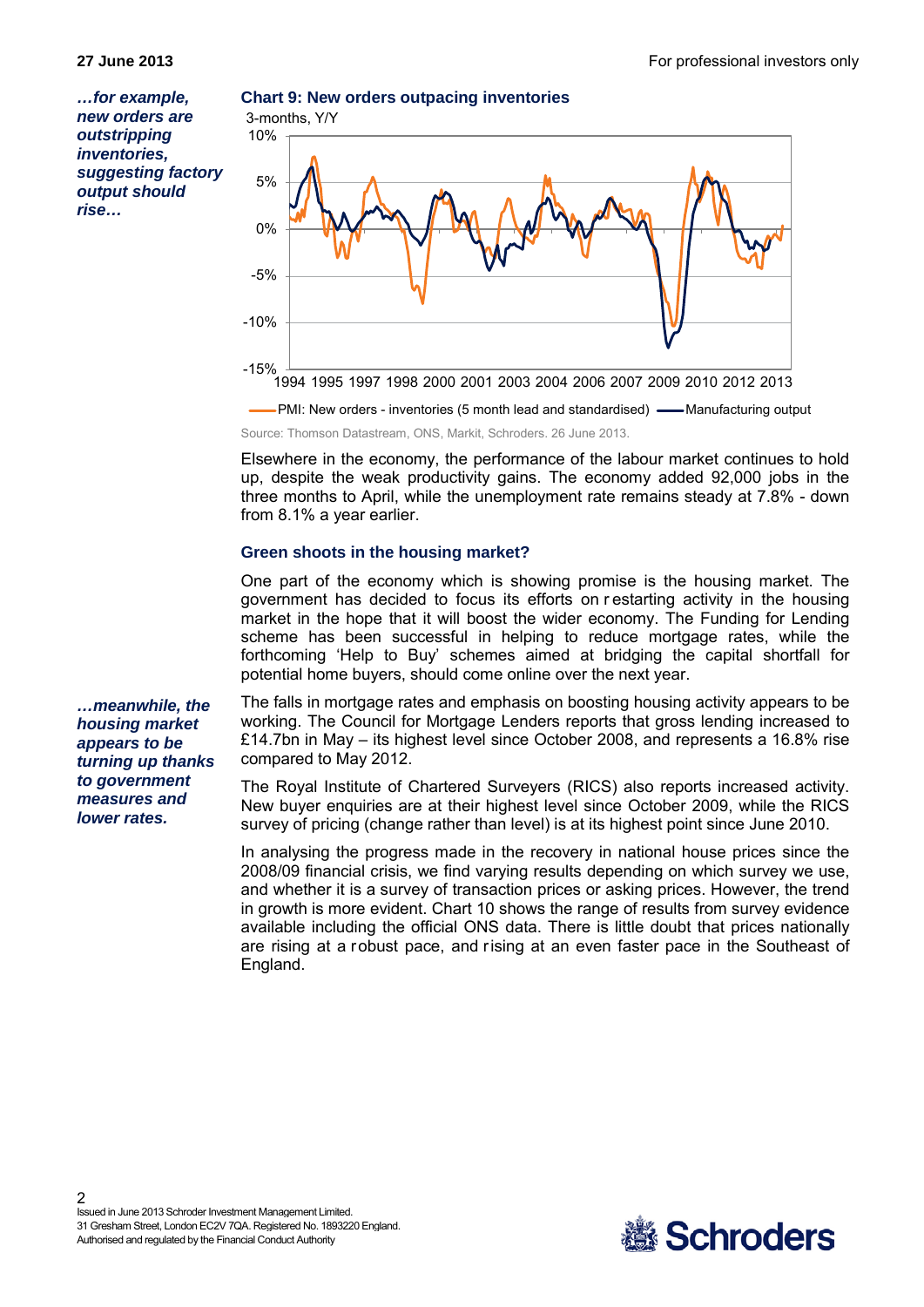

**Chart 10: Growth in UK house prices returns**

The above range and average are taken from the following house price surveys and are based on transactions and asking prices with final data taken in brackets, and e xtrapolated forward to June: DCLG/ONS (Feb), Halifax (May), Nationwide (May), Rightmove, Hometrack, Acadametrics. Source: Thomson Datastream, Schroders, and the above mentioned sources. 25 June 2013.

There is clearly a relationship between house prices and overall household consumption, although it is impossible to prove the causality of the relationship. Do higher house prices reflect strong economic growth, or do higher house prices have a wealth effect that enables households to leverage up through equity withdrawals. Before the financial crisis, there was a little truth to both of those explanations. The government certainly hopes that in boosting activity and possibly prices (although not an explicit target), household consumption could rise.

The rise in housing market activity should boost consumption-related to housing. Chart 11 shows the strong historical relationship between growth in the volume of mortgage approvals, and the volume of retail sales in housing goods stores.

0% 5% 10% 15% -20% 0% 20% 40% 60% 80% 3-months, Y/Y 3-months, Y/Y

#### **Chart 11: Increasing housing transactions should support retail sales**

*Rising* 

3

*government bond yields across the world are likely to feed through to higher mortgage interest rates in the coming months…*

Retail sales - Household Goods Stores (volume), rhs Source: Thomson Datastream, British Bankers Association, ONS, Schroders. 26 June 2013. While household goods stores should see a boost to their takings in the near future, we are unlikely to see a dramatic bounce in overall consumption. Changes to lending practices following the financial crisis mean that mortgage equity withdrawals are less likely to be used in the way that they were pre-2008 to fund the

credit binge consumption booms that led up to the financial crisis.

1999 2001 2003 2005 2007 2009 2011 2013 BBA Mortgage approvals (6m lead), lhs

#### Issued in June 2013 Schroder Investment Management Limited. 31 Gresham Street, London EC2V 7QA. Registered No. 1893220 England. Authorised and regulated by the Financial Conduct Authority

 $-80\%$   $+$ <br>1999

-60% -40%



-10%

-5%

*market activity could help boost the economy more likely, although not to the same degree as pre 2008*

*Rising housing*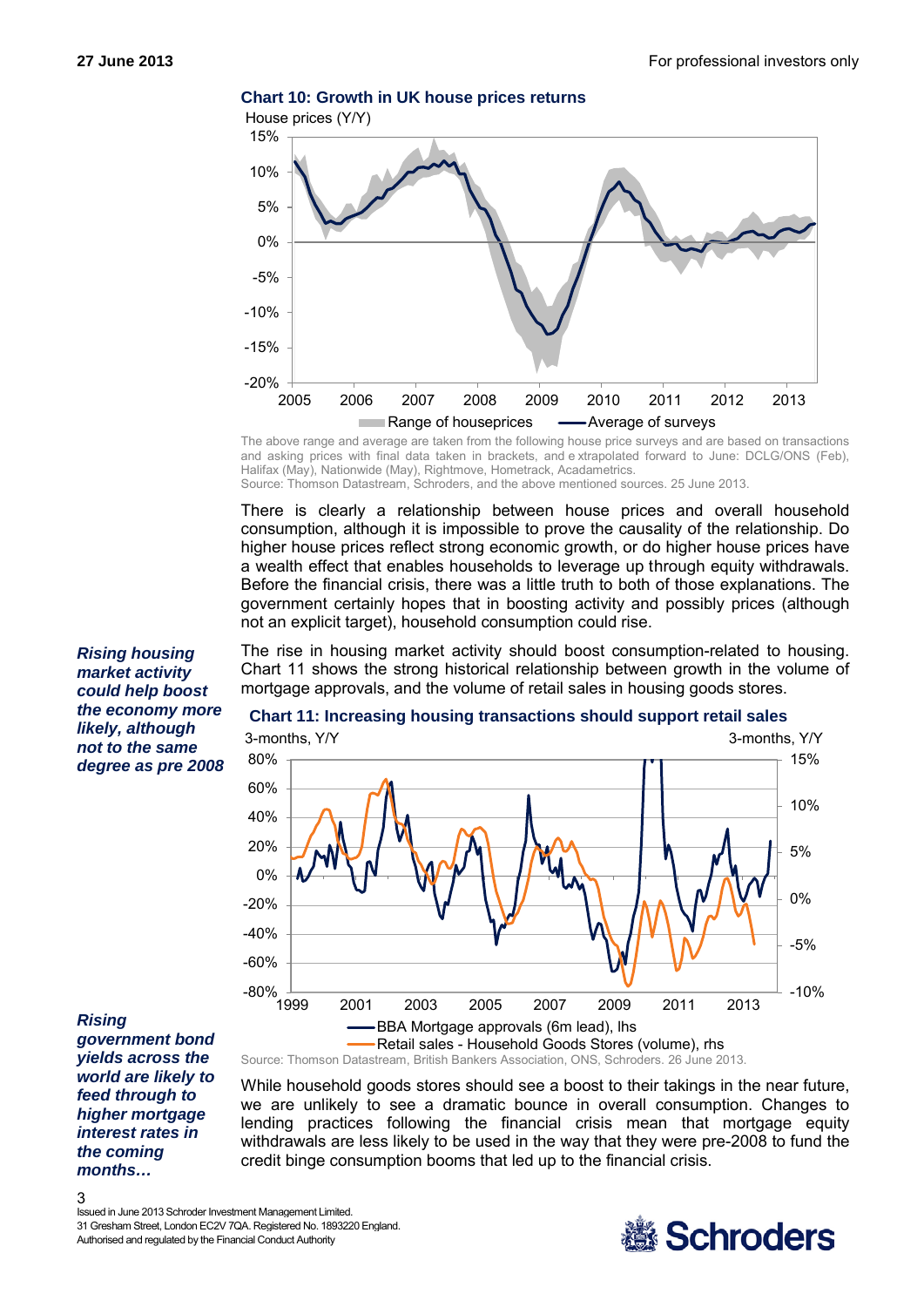Given the changes in lending practices following the financial crisis, we are unlikely to see much in the way of mortgage equity withdrawals funding credit binge spending.

## **Impact of rising yields**

Before getting too excited about the prospects of house prices recovering, the recent rise in global government funding rates is very likely to cause interest rates in the UK mortgage market to rise significantly over the coming months.

The market for fixed term mortgages relies on the swap market, as it allows banks to secure an a mount of funding at a f ixed rate, which is then passed on with a margin to borrowers. Banks have been able to lower interest rates in recent months, largely thanks to falling gilt yields and swap rates, but also thanks to the Funding for Lending Scheme, which the government introduced to encourage greater lending.

Swap rates have already risen sharply on the back of the more hawkish tone from the US Federal Reserve, but the rises so far suggest that fixed rate mortgages of between two to five years, and using a 75% loan-to-value ratio, should see a rise of between 75 and 100 basis points in the coming months (charts 12 & 13).



**Charts 12 & 13: 2yr and 5yr swap rates vs. fixed term mortgage rates**

*…which could choke off the recovery, or even cause a triple-dip recession*

The rise in market interest rates will not only feed through to new fixed interest rate mortgages, but also all borrowers on f loating standard variable rates. Rising mortgage rates could easily choke off the recovery in the housing market before it gathers momentum. Worst still, it could have a more negative impact on the wider economy towards the end of the year. The UK may have avoided a triple-dip recession at the start of the year, but it could find itself flirting with the triple-dip again early next year.

#### **What can Carney do?**

Even before his arrival, Carney had already triggered a major debate over the appropriate target for the Bank of England. Carney had s uggested that nominal GDP targeting may be a more appropriate target, especially during the current period where short term inflationary pressures mask longer-term deflationary pressures caused by an excess of spare capacity in the economy. The debate over nominal GDP targeting versus inflation targeting was put to rest by the Chancellor in his last Budget speech. While the current 2% inflation target remains in place, the Chancellor was clear that he ex pects a greater use of the tools available to the Monetary Policy Committee (MPC) in order to support his efforts to cut the nation's budget deficit – a task that he has struggled to make much progress on due to the weakness of the economy, highlighted by the big cuts to departmental budgets outlined in his speech accompanying the Comprehensive Spending Review.